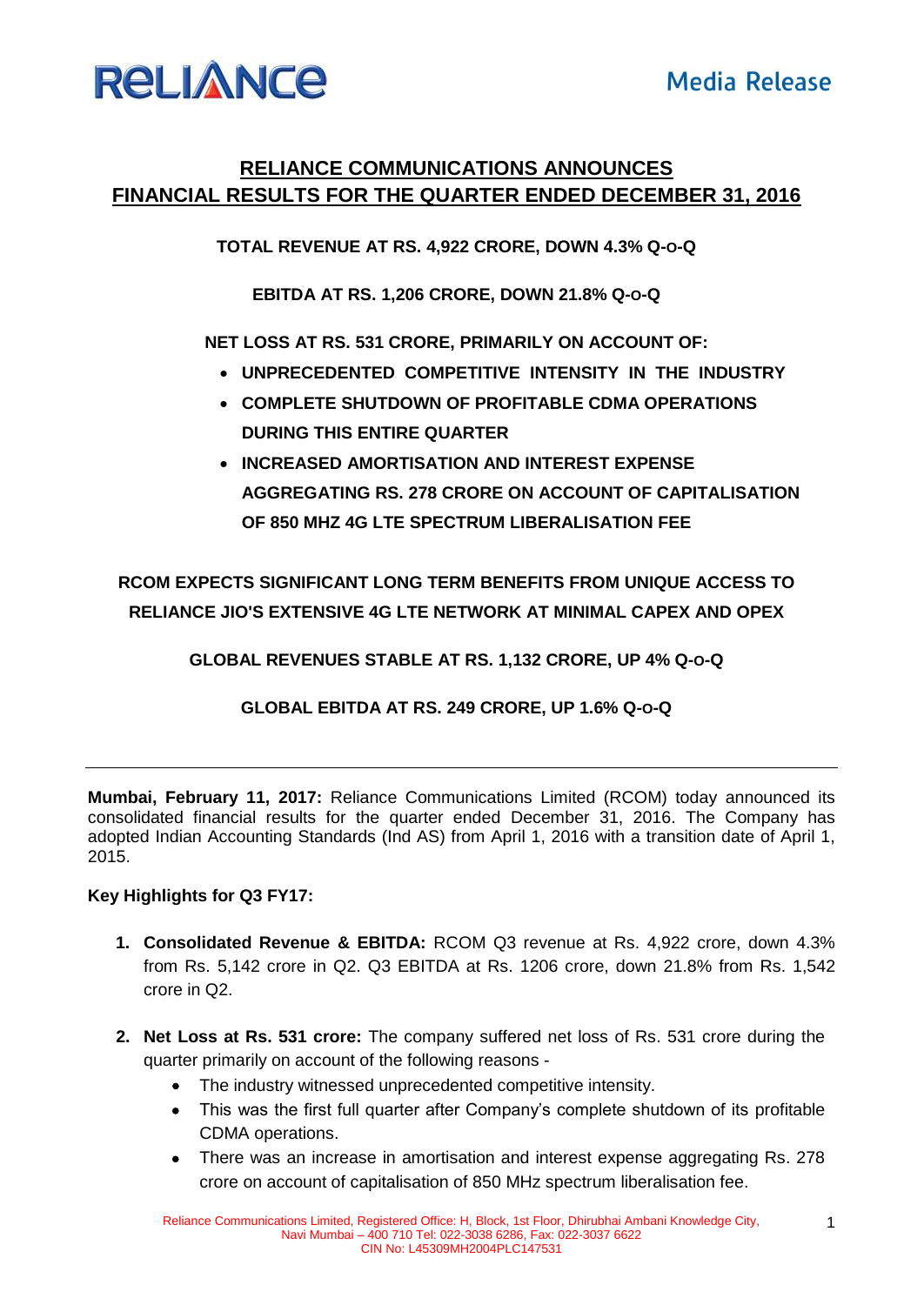# **RELIANCE**

- **3. Long-term benefits from access to Reliance Jio's nationwide 4G LTE network:** RCOM expects significant long-term benefits from its unique access to Reliance Jio's extensive and state-of-the-art 4G LTE network at minimal capex and opex. It enables RCOM to provide differentiated and best-in-class 4G LTE services to its valued subscribers.
- **4. India Operations Revenue & EBITDA:** Q3 revenue at Rs. 4,267 crore, down 4.9% from Rs. 4,488 crore in Q2. Q3 EBITDA at Rs. 957 crore, down 26% from Rs. 1,297 crore in Q2.
- **5. Global Operations Revenue & EBITDA**: Q3 Revenues at Rs. 1,132 crore, up 4.0% from Rs. 1,089 crore in Q2. Q3 EBITDA at Rs. 249 crore, up 1.7% from Rs. 245 crore in Q2.
- **6. Key Performance Indicators (KPIs):** 
	- **a. RPM:** RPM at 40 paisa, down 10.5% Q-o-Q
	- **b. MOU:** Total MOU at 102.1 billion, up 4.3% Q-o-Q
	- **c. ARPU:** ARPU at Rs. 154, down 0.6% Q-o-Q
	- **d. Data Customers:** The total data customer base is 32 million including 23.4 million 3G/4G customers in Q3.
	- **e. Data Traffic:** The total data traffic at 93.7 billion MB is down over 10% Q-o-Q. The traffic has decreased mainly due to severe competitive intensity.
- **7. Key Developments:**
	- **a. Reliance launched a truly unlimited offer for pre-paid customers – 149 Truly Unlimited:** Reliance launched the '149 Unlimited' Calling Plan, offering customers unlimited calling talk-time to any phone on any telecom network across the country, including STD calls, at just Rs 149 per month. This plan is set to change the dynamics of mobile recharges in India, as customers move away from the traditional Revenue Per Minute tariff model to a service subscription model based on ARPU. The '149 Unlimited' Plan, available across the 2G, 3G and 4G technology platforms, is targeted at incentivizing 2G, 3G and 4G handset-owners across India to move to the RCOM network. There are still hundreds of millions of older 2G handset-owners in India, and RCOM is positioning the unique plan to migrate these customers to its network, along with 300 MB of data usage. And with RCOM's high-speed Add-on Data Plans, '149 Unlimited' will also appeal to data-heavy 3G-4G customers, who will benefit from unlimited calling talk-time. Regardless of the type of Feature Phone or Smartphone used, customers will get unlimited voice calling, including STD calls, to any phone on any network in India—plus 300 MB of data access on RCOM's best-in-class 2G, 3G & 4G networks. Due to the success of this plan by Reliance all the other operators introduced similar offer at this price point.

**Reliance launched attractive tiered post paid plans – JALSA plan:** Reliance launched a new post-paid plan named the JALSA plans targeted to acquire high value Voice & 4G Data customers. All the plans offer Unlimited calling on any network. Higher the rental of the plan higher is the Data quantum offered. Rentals start at Rs 299 that offers 1GB 2G/3G data or 3GB 4G data. This plan is targeted towards mass market customers hooked on to the social media like facebook, Whatsapp, e-mails, etc,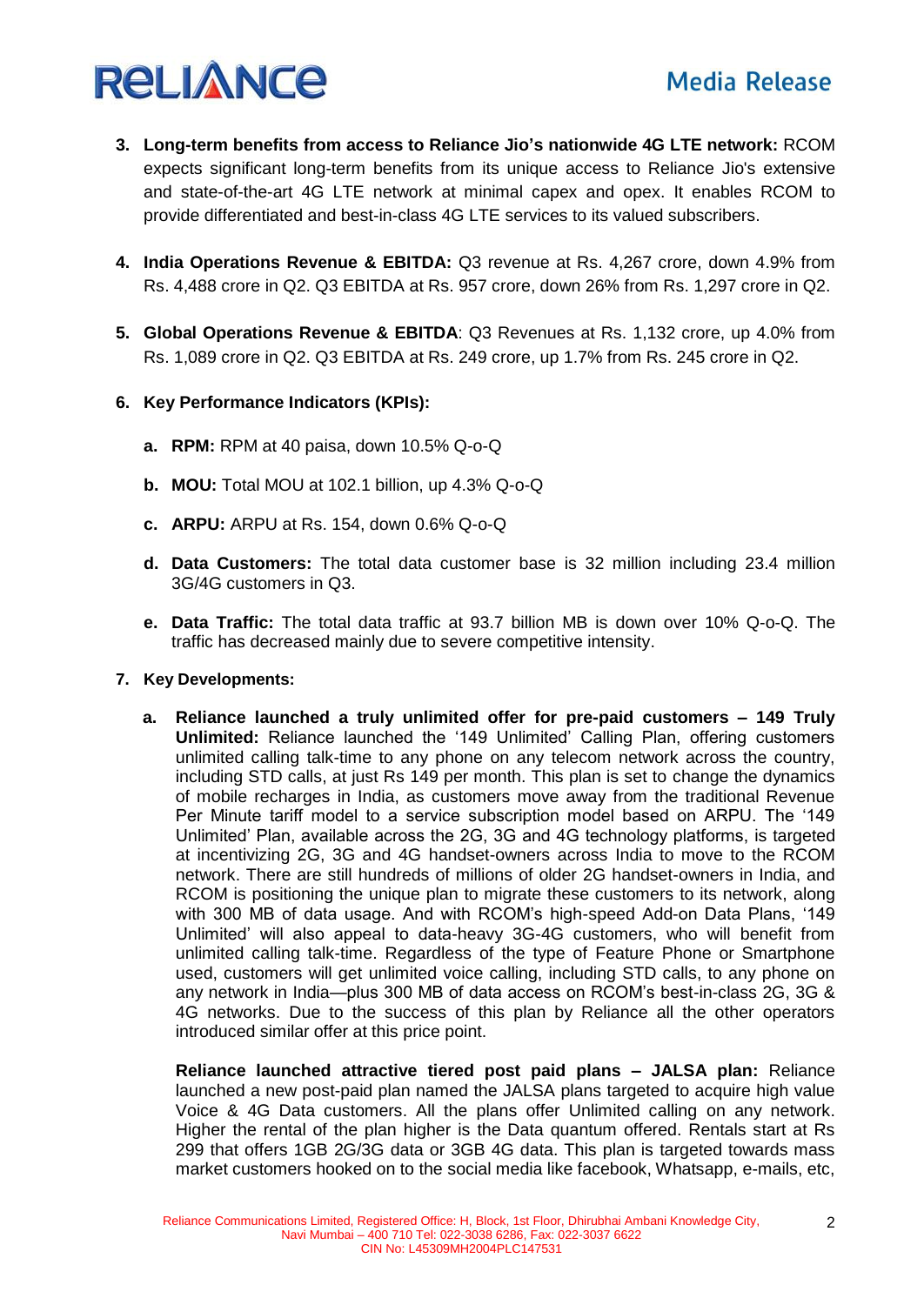

while Rs 499 rental is targeted towards a customer whose usage extends beyond social media / e-mails, etc to downloading of music/videos and finally Rs 699 plan offer 10GB data targeting the large corporates who would like to use the phone as a Hotspot as well.

- **b. Celebrity Contest - Fly with MS Dhoni:** RCOM launched a contest for the customers to dial \*789\*19#, and answer some simple questions correctly to get a chance to Fly with MS Dhoni. Correct answers would make the customer eligible to win Daily, Weekly or Bumper prize.
	- Daily Prizes: 10 Customers will be randomly selected everyday for Rs 100 MRP recharge with Rs 84.34 talk-time. Bill credit for post-paid.
	- Weekly Prizes: 2 Customers will get Smartphone worth Rs 10,000 every week from participants selected randomly.
	- Bumper Prize: End of the contest period, one winner selected for Bumper prize "Fly with MS Dhoni".
- **c. Reliance Mega Win Contest:** Reliance arranged a Mega Win Contest Season 1, a skill-set based contest launched over IVR from 25th January'17 till 27th April'17 where LTE & GSM customers would be able to answer questions over IVR. Questions were based on various genres like Bollywood, Sports, Celebrities, etc. For participation customers had to subscribe to the contest by dialing 53030888 (toll free) and pay Rs 30 to participate in the contest. On playing, they could get an opportunity to win a Monthly Bumper prize of Yamaha FZ F1 motorbike, Weekly prize of 1 Samsung mobile every 10 days, and Daily Prize of Rs 15 Recharge for a value of Rs 50.
- **d. GCX deployed Cumulous Network:** GCX announced the deployment of our Cumulous Network to boost connectivity in the seven Indian Capital cities across the Indian subcontinent while providing connectivity between international gateways in Chennai and Mumbai –both powerhouse cities and gateways for the major tech and financial institutions doing business across the Indian subcontinent. The new Cumulous Network, based on 100G technology, will complement our digital backbone as we complete deployment of our Cloud infrastructure across India.
- **e. GCX completed the sale of Yipes customer base to GTT:** GCX completed the sale of Yipes customer base to GTT. Simultaneously, all of the outstanding interests held by the Company in Yipes were transferred to GTT Americas LLC, a wholly-owned subsidiary of GTT Communications Inc., an established, publicly listed U.S. carrier that provides domestic and international communication services.
- **f. GCX enhanced Telecom Italia Sparkle partnership with new international routes:** GCX also enhanced our Telecom Italia Sparkle partnership with new international routes. Sparkle is acquiring significant Spectrum capacity across GCX's Flag Atlantic (FA-1) system. In addition, Sparkle and GCX will close a strategic capacity deal on the new Europe-to-Asia system, SEAMEWE-5. GCX will continue to explore additional areas of cooperation into markets across South America, the Middle East and Asia Pacific.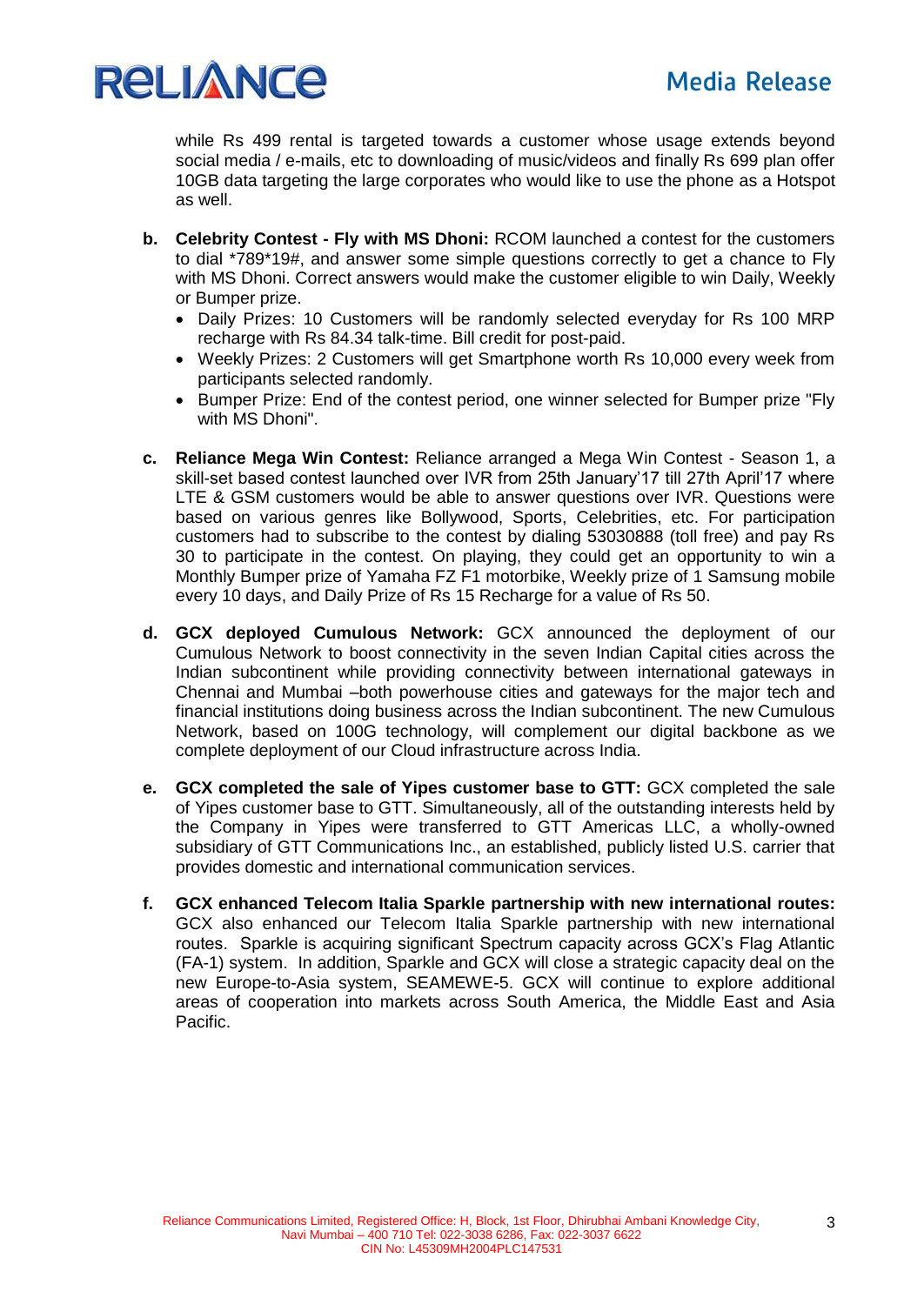

#### **About Reliance Communications**

Reliance Communications Limited founded by the late Shri Dhirubhai H Ambani (1932-2002) is the flagship company of the Reliance Group. The Reliance Group currently has a net worth in excess of Rs. 100,840 crore (US \$15.2 billion), cash flows of over Rs 11,300 crore (US \$1.7 billion) and net profit of over Rs 5,100 crore (US\$ 0.8 billion).

Reliance Communications is India's foremost and truly integrated telecommunications service provider. The Company has a customer base of nearly 95 million including over 2.6 million individual overseas retail customers. Reliance Communications corporate clientele includes over 39,000 Indian and multinational corporations including small and medium enterprises and over 290 global, regional and domestic carriers.

Reliance Communications has established a pan-India, next generation, integrated (wireless and wireline), convergent (voice, data and video) digital network that is capable of supporting best-of-class services spanning the entire communications value chain, covering over 21,000 cities and towns and over 400,000 villages. Reliance Communications owns and operates the world's largest next generation IP enabled connectivity infrastructure, comprising over 280,000 kilometers of fibre optic cable systems in India, USA, Europe, Middle East and the Asia-Pacific region.